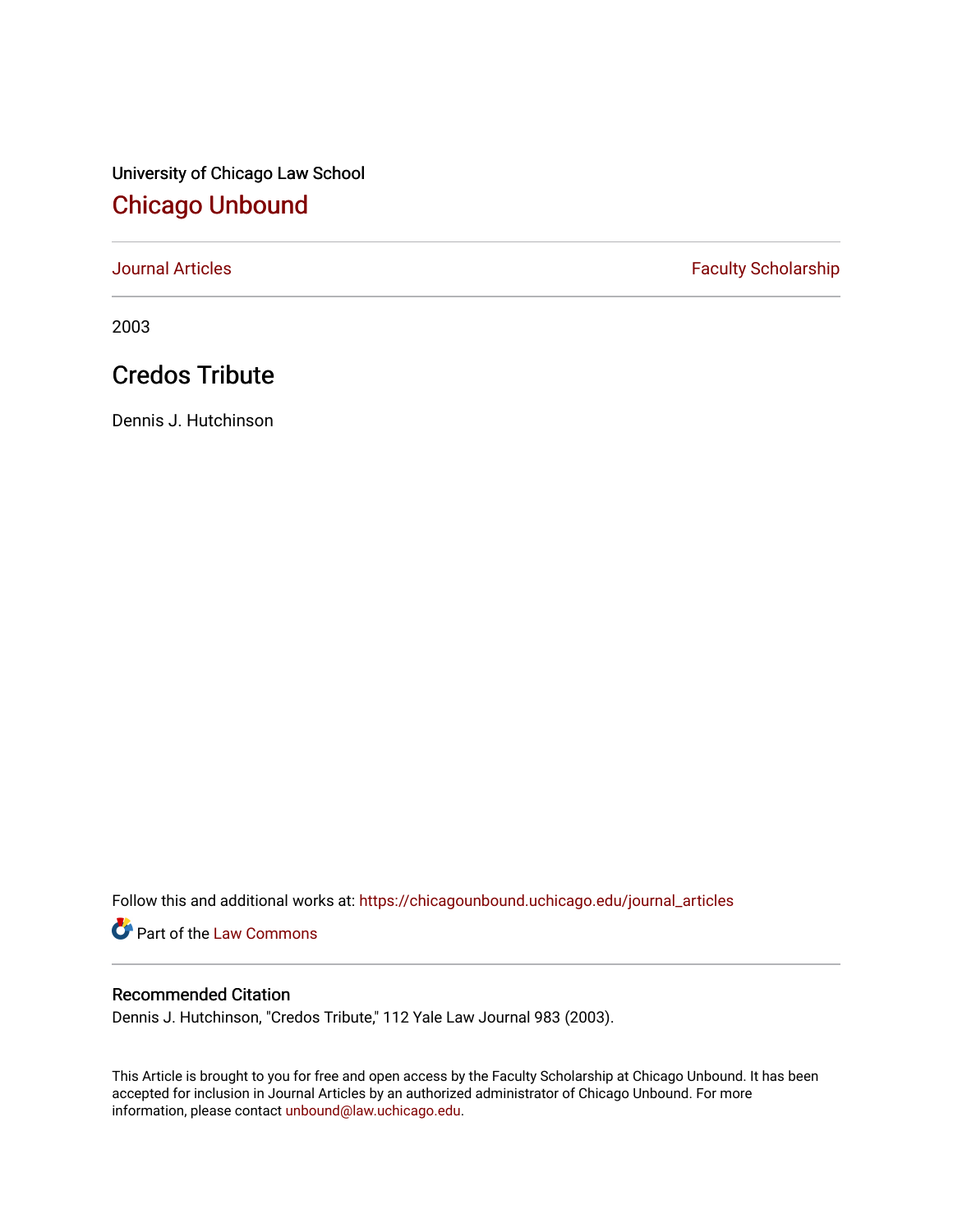## **Credos**

## Dennis J. Hutchinson<sup>†</sup>

When Byron White moved in the spring of 2001 from Washington, **D.C.,** where he had been a public servant for forty years, back to Denver, where he had begun his legal career after World War **II,** he brought with him a vast cache of personal memorabilia that had been collected over a lifetime. The collection includes scrapbooks that his mother started when he was in high school and which were continued **by** his wife, Marion, after they were married in 1946. It **also** contains other artifacts-athletic programs, photographs, portraits, bronze busts, plaques, trophies-running the gamut of a life spent largely in the public eye since late adolescence. For the time being, the collection is being stored in the federal courthouse that bears his name, and a special room is being considered to house the collection. When White delivered the collection, two of his former law clerks who were living in the Denver area helped sort and arrange the material. Among the artifacts is a chapbook that White began in high school under the direction of his remarkable English literature teacher, Evelyn Schmidt **Ely.'** White explained to the former clerks that his values, first bred at home, took root under Mrs. Ely's direction. Two works, he said, became polestars in his life. The first was John Milton's sonnet, which is customarily entitled, *On His Blindness:*

When I consider how my light is spent, Ere half my days, in this dark world and wide, And that one Talent which is death to hide, Lodg'd with me useless, though my Soul more bent To serve therewith my Maker, and present My true account, lest he returning chide; "Doth God exact day-labour, light denied," I fondly ask; But Patience, to prevent That murmur, soon replies, "God doth not need

**f** William Rainey Harper Professor in the College and Senior Lecturer in Law, The University of Chicago.

*<sup>1.</sup> See* Dennis J. Hutchinson, *The Man Who Once Was Whizzer White,* 103 YALE L.J. 43, 54- 55 (1993).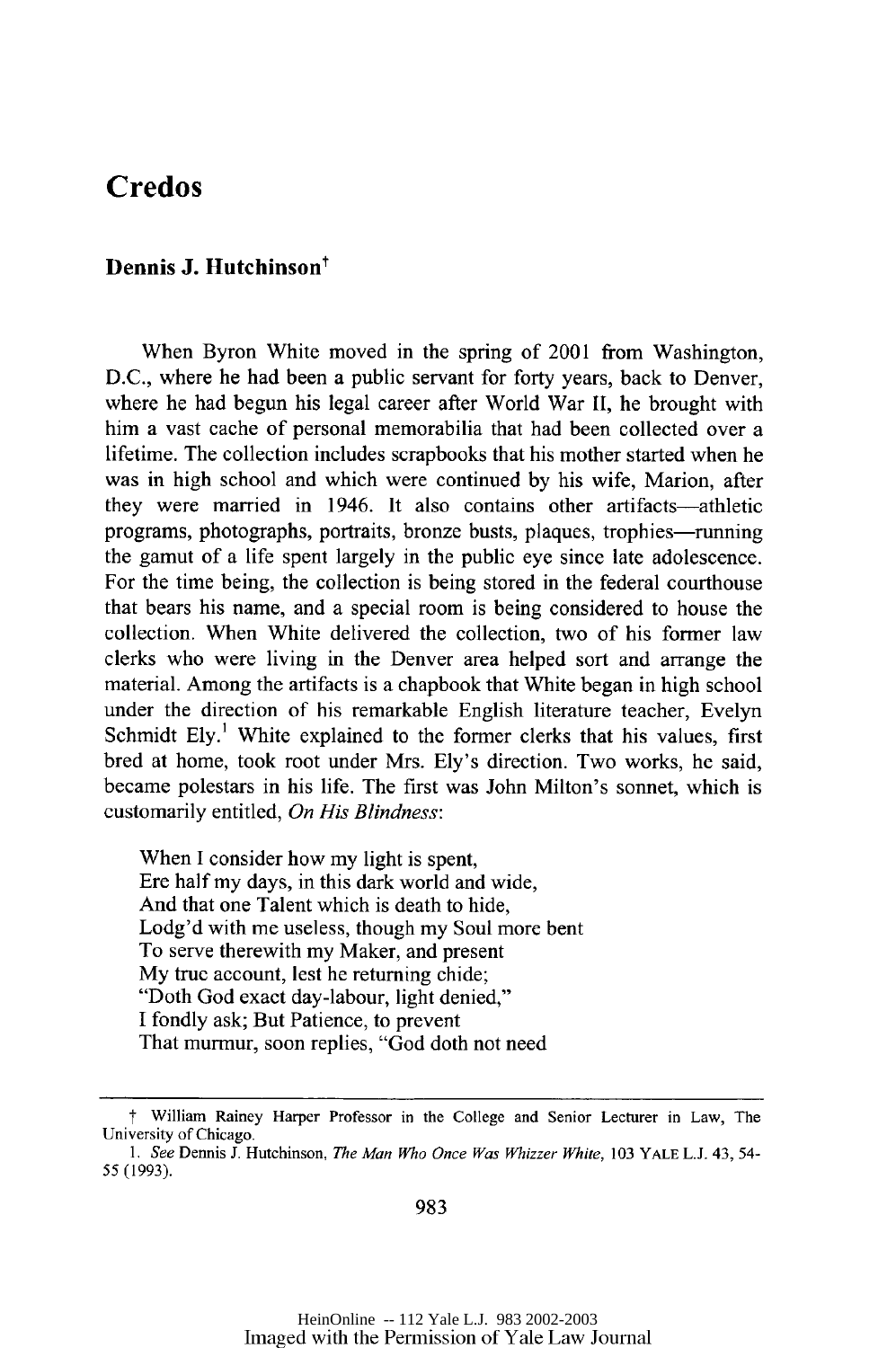Either man's work or his own gifts; who best Bear his mild yoke, they serve him best; his State Is Kingly. Thousands at his bidding speed And post o'er Land and Ocean without rest: They also serve who stand and wait."<sup>2</sup>

The poem, copied out in a round, young hand more than sixty-five years before, now carried an immediate poignancy-White had recently suffered a series of small strokes that prevented him from speaking more than a word or two at a time and that precluded him from sitting by designation on federal courts of appeals after his retirement from the Supreme Court. Thus, nearly a half-century of public service—"man's work[s]"-was finished.

The other work copied in the chapbook, its particular pages rubbed with wear, was the inspirational poem, *If,* written by Rudyard Kipling in 1910:

If you can keep your head when all about you Are losing theirs and blaming it on you, If you can trust yourself when all men doubt you, But make allowance for their doubting too; If you can wait and not be tired of waiting, Or being lied about, don't deal in lies, Or being hated, don't give way to hating, And yet don't look too good, nor talk too wise: If you can dream—and not make dreams your master; If you can think—and not make thoughts your aim; If you can meet with Triumph and Disaster And treat those two impostors just the same; If you can bear to hear the truth you've spoken Twisted by knaves to make a trap for fools, Or watch the things you gave your life to, broken, And stoop and build 'em up with worn-out tools: If you can make one heap of all your winnings And risk it on one turn of pitch-and-toss, And lose, and start again at your beginnings And never breathe a word about your loss; If you can force your heart and nerve and sinew To serve your turn long after they are gone, And so hold on when there is nothing in you Except the Will which says to them: "Hold on!" If you can talk with crowds and keep your virtue, Or walk with Kings—nor lose the common touch, If neither foes nor loving friends can hurt you, If all men count with you, but none too much;

<sup>2.</sup> **JOHN MILTON, COMPLETE POEMS AND** MAJOR PROSE **168** (Merritt Y. Hughes **ed., 1957).**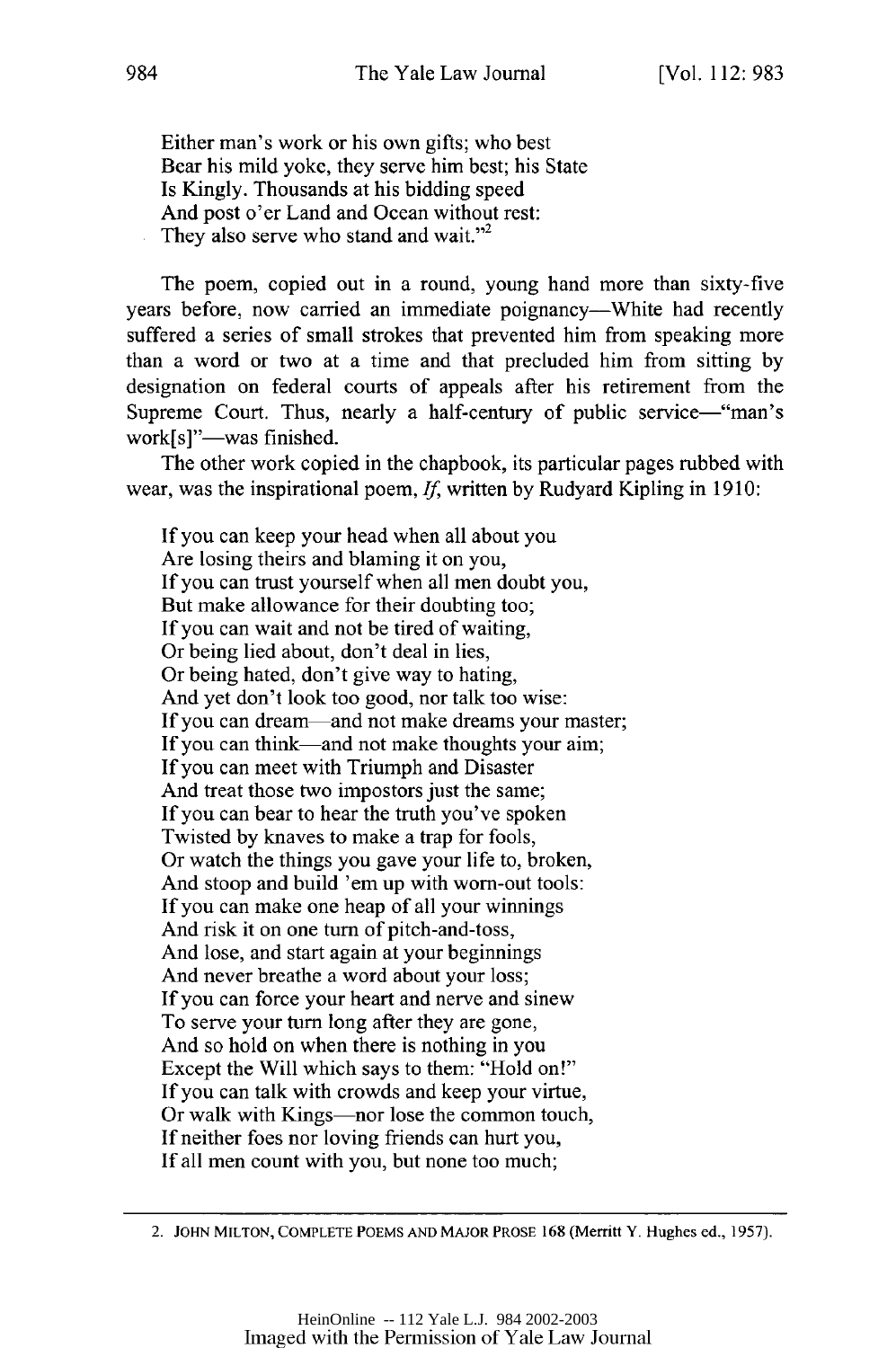If you can fill the unforgiving minute With sixty seconds' worth of distance run, Yours is the Earth and everything that's in it, And—which is more—you'll be a Man, my son!<sup>3</sup>

Both of the former clerks later told me that they found the sentiments in the poem eerie. They felt as if they were reading the inventory of character traits of someone for whom they had worked many years before and who now struggled to communicate the simplest facts as heart and nerve and sinew all began to fail.

I thought of that moment a year later as I sat in St. John's Cathedral in Denver for Justice White's funeral service. Somewhat to my surprise, a copy of the Kipling poem was distributed together with the program for the service $4$ —a somewhat unorthodox gesture, but then again, the service itself was not entirely predictable. Although the service was attended by five sitting members of the Supreme Court of the United States, the Solicitor General, and several state and federal judges (as well as by a U.S. Senator, a governor, and a former governor), Justice White's thirty-one-year tenure on the Court was barely mentioned. The two principal eulogists were fellow alumni of the Kennedy Administration's Department of Justice who White did so much to recruit in 1961. The lesson seemed to be that the judicial service spoke for itself, but that other choices deserved celebration and emphasis. As I listened to Judge Louis Oberdorfer, who was head of the Tax Division in the Kennedy Administration, and Herbert J. (Jack) Miller, who was head of the Criminal Division, I thought of stories they had told me about White's cool direction of the Department during the Freedom Riders crisis in **1961.5** They had also recounted how White had frustrated many in the White House by his stubborn refusal to sign off on judicial appointees whose principal qualification was party loyalty or a Boston-Irish pedigree.<sup>6</sup> Kipling's first stanza doesn't quite capture the quality, but for me, Byron White was at his best when the stakes were the greatestpersonally, politically, or constitutionally-and when the conventional wisdom, or what Justice Holmes called the "hydraulic pressure"<sup>7</sup> of the moment, made clear thinking and independent action the most difficult. The harder the wind blew, the firmer White stood.

When the service ended, I thought again of the text distributed that day. The final words from the pulpit, following a very formal Rite of Christian

<sup>3.</sup> T.S. ELIOr, A CHOICE OF KIPLING'S VERSE 273 (1941).

<sup>4.</sup> The legend at the bottom of the text read: "This poem was copied by Justice White in a high school notebook of important things that he learned and wanted to preserve."

<sup>5.</sup> DENNIS J. HUTCHINSON, THE MAN WHO ONCE WAS WHIZZER WHITE: A PORTRAIT OF JUSTICE BYRON R. WHITE 272-86 (1998).

*<sup>6.</sup> See,* e.g., *id.* at 296-97, 499 n.320.

<sup>7.</sup> N. Sec. Co. v. United States, 193 U.S. 197, 401 (1904) (Holmes, J., dissenting).